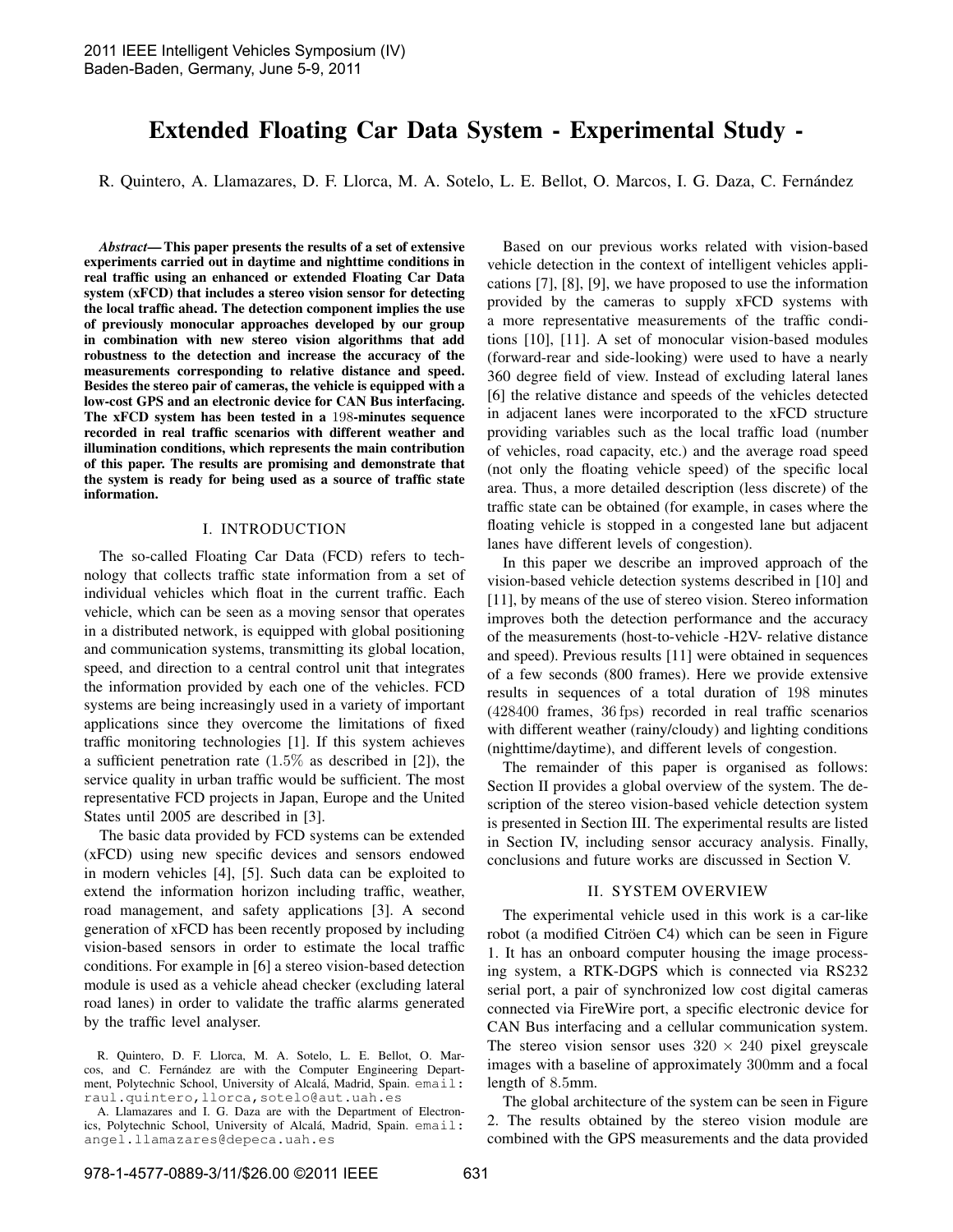

Fig. 1. Top left: Low cost stereo vision sensor. Top right: RTK-DGPS. Bottom: Experimental vehicle (modified Citröen C4).

by the CAN bus in order to have globally referenced traffic state information. Among the variables that are directly (or indirectly, after some processing) available via CAN Bus we remark: speed, acceleration, number of stop&go (based on the speed), outside temperature and humidity, windshield wiper state, different lights state (fog, emergency, high beams, indicators, etc.), number of gear changes, number of lane changes (based on the indicator lights), etc.



Fig. 2. Global architecture of the xFCD system.

#### III. VISION-BASED VEHICLE DETECTION

The global scheme of the proposed vision-based vehicle detection system is depicted in Figure 3. The first step consists of reducing the searching space in the image plane by detecting the road lane markings. The detected lanes are used as the guidelines that drive the vehicle searching process. Lane markings are detected using gradient information in combination with a local thresholding method which is adapted to the width of the projected lane markings. Then, clothoid curves are fitted to the detected markings [11]. Then several region of interests (ROIs) generation modules are triggered in parallel.

Monocular ROIs are selected by combining white tophat and canny features with different types of symmetries (grey level, vertical edges and horizontal edges symmetries) as described in [11]. Stereo processing results in a dense disparity map which allows the 3D position and the relative speed of the vehicles ahead to be estimated accurately. The camera pitch angle is estimated dynamically by means of the so-called virtual disparity map from which regions corresponding to the ground-plane can easily be removed



Fig. 3. Global overview of the vision-based vehicle detection algorithm.

[12]. One thus obtains a more precise specification of the areas of the ground where vehicles are to be expected (see Figure 4). Stereo ROIs are then computed by counting the number of depth features corresponding to the filtered dense disparity map of locations selected by means of perspective constraints (flat-world assumption) and prior knowledge of target objects (with tolerances). In particular, the locations where the number of depth features exceeds a certain fraction of the window area are passed on to subsequent modules, thus ensuring that each candidate region corresponds to a real 3D object.



Fig. 4. From left to right: original image, dense disparity map, and filtered map (without ground-plane points or points that are very high).

Nighttime ROIs selection mechanism is firstly based on adaptive thresholding. Candidates are then obtained by searching pair of clusters (which are usually rear lights) with similar vertical location, using again the flat-world assumption, perspective constraints and prior knowledge of target objects. Although this is a simple method, it is very effective in practice. It provides a low number of false positives since the adaptive thresholding mostly highlights the rear lights of the vehicles (see Figure 5).



Fig. 5. From left to right: original image, individual clusters after adaptive thresholding and selected ROIs.

The three ROIs selection modules provide different candidates, some of them overlapped as they can refer to the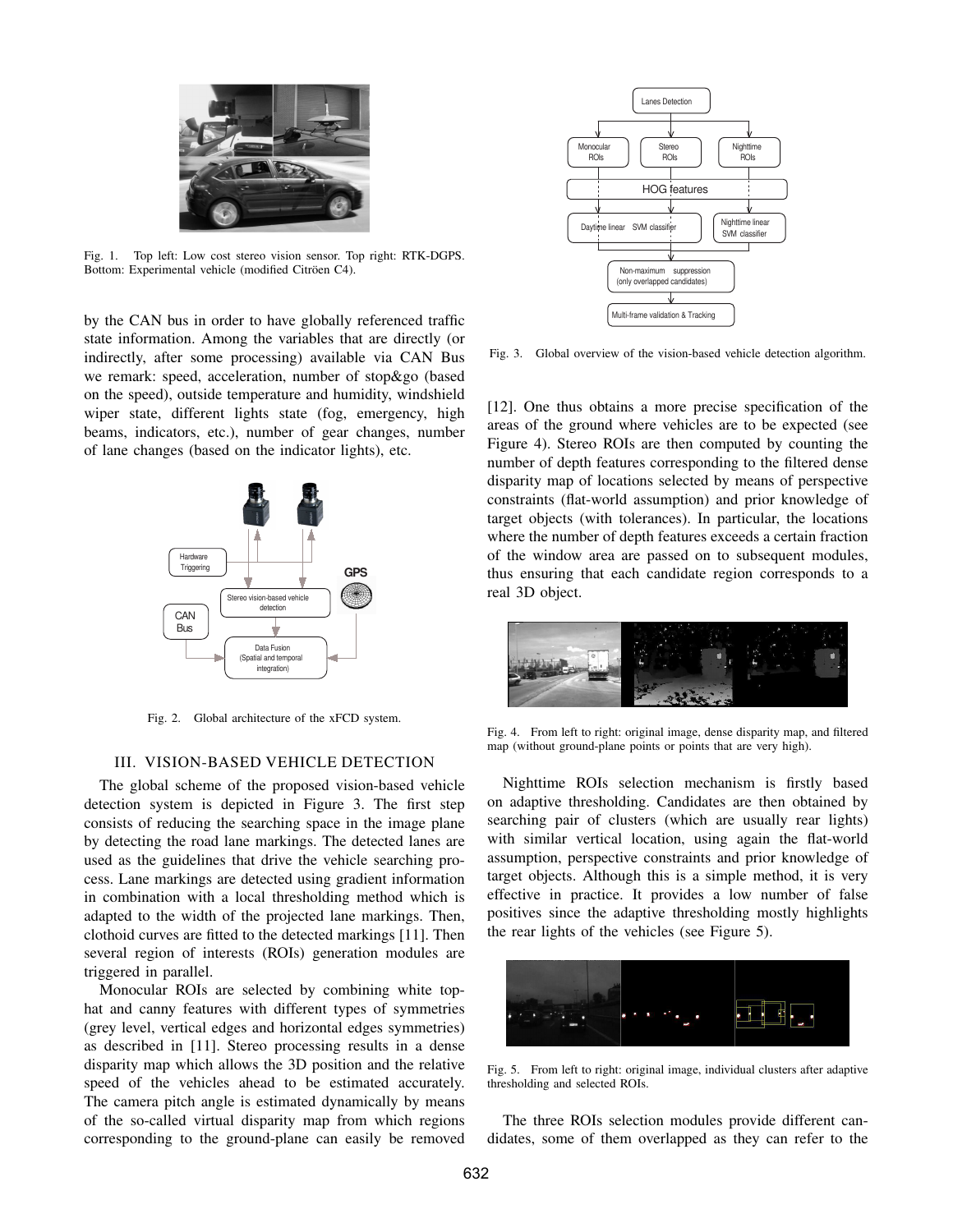same vehicle. All these candidates are classified by means of linear SVM classifiers [13] in combination with histograms of oriented gradients (HOG) features [14]. Two specialized classifiers have been trained depending on the lighting conditions. Candidates selected by monocular and stereo modules are classified using a daytime SVM classifier. On the other hand, a nighttime SVM classifier is used for nighttime ROIs (see Figure 3). Figure 6 shows some of the positive and negative training samples. The number of samples used for developing the training test differs depending on the classifier. Daytime classifier was trained with 19031 negative and 9248 positive samples. Nighttime classifier was obtained with 2486 negative and 1847 positive samples. The number of samples used in nighttime scenarios is lower because the intra-class variability is much lower than in daytime conditions.



Fig. 6. Upper row: positive samples. Lower row: negative samples. Left: daytime samples. Right: nighttime samples.

The three detection modules may generate candidates related with the same vehicle. Accordingly a kind of nonmaximum suppression technique is used to group multiple overlapped candidates, trying to generate only one candidate per vehicle. In practice, we have observed that good candidates (candidates that are well fitted to the actual vehicle contour) usually provide SVM results farther to the hyperplane that separates the vehicle and non-vehicle classes, i.e., their classification result has higher confidence. Thus, we use the distance to the hyperplane as the main variable to select the best candidate of a set of overlapped candidates (overlapping has to be larger than 70% of the area of the smaller candidate).

Finally, the vehicles detected in this single-frame way are passed to the multi-frame validation and tracking module (see Figure 3). A predefined number (empirically set to 3) of consecutive identifications of an object classified as a vehicle triggers the data association and tracking stages. The data association problem is addressed by using feature matching techniques. Harris features are detected and matched between two consecutive frames, as in [11]. Tracking is implemented using a Kalman filter with a constant velocity model [11].

#### IV. EXPERIMENTAL RESULTS

#### *A. System validation*

In a first experiment, we evaluated the different parameters provided by the vision sensor, i.e., H2V relative distance and speed, together with their corresponding errors. A set of sequences was recorded in which a driver was requested to perform an overtaking manoeuvre in a two-lane road at approximately 25km/h. A vehicle was parked in the righthand (non-overtaking) lane, so that the host vehicle overtakes it at a relative speed of around 25km/h. Besides the stereo vision sensor, two DGPSs are used, one placed at the lead vehicle's position and the other on board the host vehicle (see Figure 7). The measurements supplied by these DGPSs (after linear interpolation due to their low sampling frequency - 5Hz) are taken to be the ground truth.



Fig. 7. Scheme of the manual driving experiment.

Figure 8 plots the stereo and the DGPS distance estimates, including the absolute error and the stereo depth estimation uncertainties [15]. The DGPS H2V, which is taken to be the ground truth, lies mostly within the limits of the stereo depth estimate including their corresponding uncertainties. As can be observed, the greater the depth the greater the absolute error. Depth estimates may not be reliable at long distances (absolute errors). However, the absolute error decreases as the H2V distance decreases.



Fig. 8. Stereo and DGPS H2V relative distance including absolute and depth estimation errors in the experiment in which the car is overtaken.

Although the depth estimation errors are sufficiently small for the precision required in the present application, those of the discrete estimate of the relative speed from the Kalman state variable are not. As demonstrated in [16] discrete difference between two noisy depth estimation values introduces a considerable error in the relative speed computation for noninfinitesimal  $\Delta t$ , and this clearly limits the vision system's precision. Those authors propose an optimal value for  $\Delta t$ which is directly proportional to depth. In the present case, we define a practical value of  $\Delta t = 1$ seg and compute the average speed of the last 25 frames. This approach is very effective in practice. Figure 9 depicts the relative speed obtained from the CAN bus (recall that the leading vehicle is parked in this experiment), that computed by means of DGPS H2V distance values, the discrete relative speed provided by the Kalman filter, and the relative speed computed at each second. One observes that the discrete values of the stereo relative speed are not at all useful. However, the proposed approach described above provides relative speed estimates that are accurate enough for the application's requirements the root-mean-squared-error (RMSE) is around 3km/h.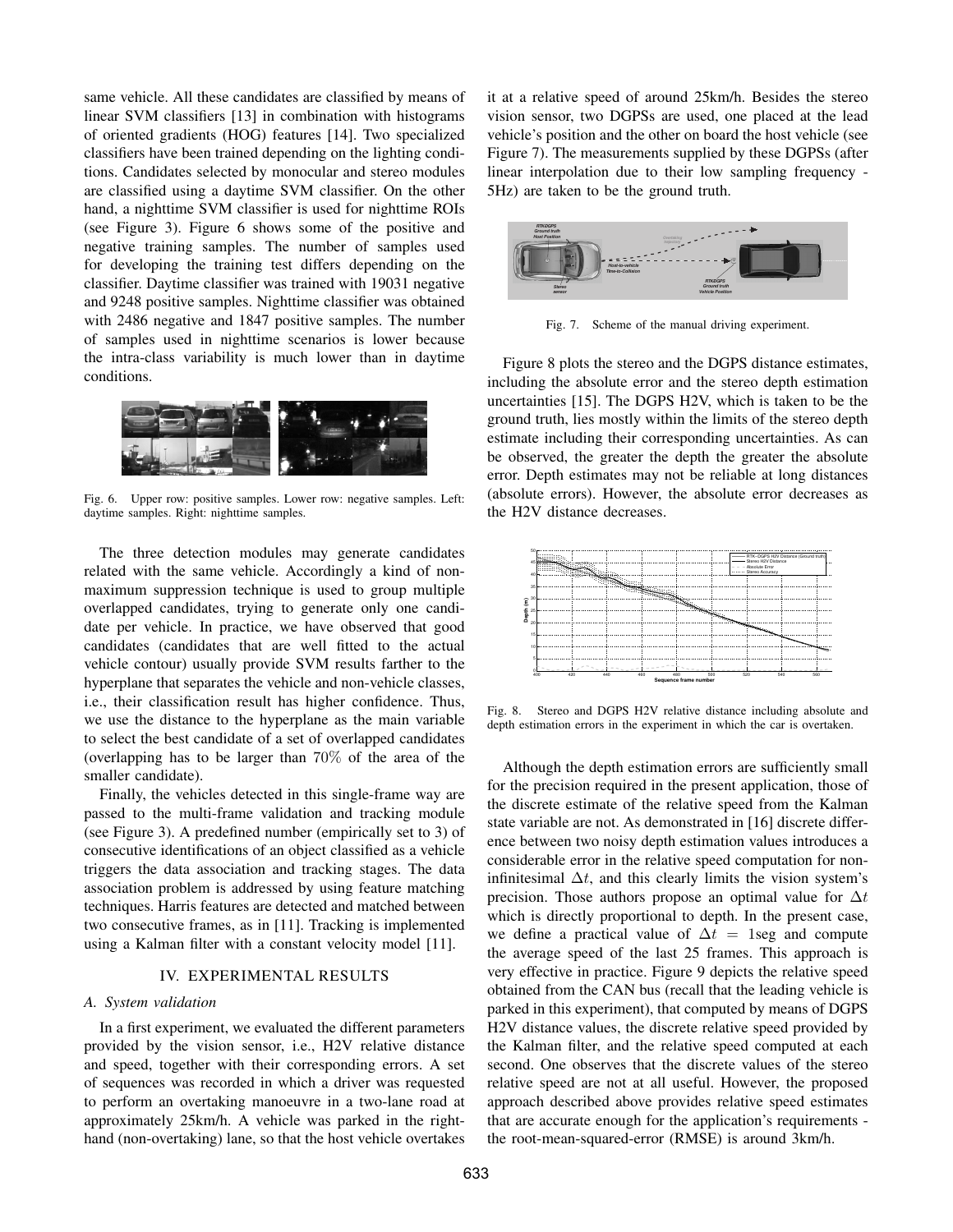

Fig. 9. H2V relative speed (km/h) taken from the CAN bus (the leading vehicle is parked), and from the DGPS depth values and the discrete stereo measurements, and estimated by averaging the discrete stereo values at each second, in the experiment where the car is overtaken.

#### *B. SVM Classifier*

As described in Section III, the candidates are classified by means of two linear SVM classifiers (daytime and nighttime). In order to define the SVM decision thresholds we use the ROC curves defining the work points in terms of the relationship between the Detection Rate (DR) and the False Positive Rate (FPR). In these experiments 2/3 of the samples were used for training and 1/3 for test. The ROC curves are showed in Figure 10. On the one hand, the decision threshold for the daytime classifier is fixed to 0.03 with a DR of 96.1% and a FPR of 6.4%. On the other hand the decision threshold for the nighttime classifier is fixed to 0.07 with a DR of 91.4% and FPR of 7.8%. We have to consider that these results are single-frame results, so they will be improved in multi-frame validation and tracking stages. The final classifier is trained with all the available samples.



Fig. 10. ROC curves for both daytime and nighttime linear SVM classifiers.

# *C. xFCD results*

The proposed system was tested on data from real traffic conditions. A set of video sequences were recorded on the same route through the Madrid (Spain) M-30 highway (see Figure 11). The route distance is approximately 15 kilometres and it was driven up to 4 times, going and returning from the A and B points highlighted in Figure 11. Accordingly, a total of 150 kilometres were driven approximately. The video sequences were recorded during the same day, from 7:20 AM to 10:38 AM, including different lighting (nighttime/daytime) and weather (rainy/cloudy) conditions, as well as different levels of congestion.



Fig. 11. Route through the Madrid (Spain) M-30 highway followed during the experiments.

Global results are presented in Table I. We have labelled the total amount of vehicles in range in all the sequences (ground truth). Note that we distinguish between true positives and vehicles that are detected from a previously detected vehicle (identifier exchanged). In both cases we consider the vehicle as detected, assuming that some errors will appear in the relative distance computation when a new vehicle is associated with a previously tracked one. Accordingly, we obtain a detection rate of 88.44% and 90.99% in nighttime and daytime conditions respectively. 0.84 false positives per minute are obtained in nighttime conditions whereas 0.69 false positives per minute are detected in daytime conditions. In addition, the 6.67% and the 5.82% of the vehicles are counted more than one time in nighttime and daytime conditions respectively (i.e. a new identifier is generated).

Figures 12 and 13 depict some of the variables provided by the system in two sequences (daytime and nighttime respectively) with different levels of traffic congestion. The following variables are drawn: host speed (via CAN bus interface), the average road speed, the distance between the host vehicle and the vehicle ahead, and the number of vehicles detected per each frame. As can be observed, there is a strong relationship between the road speed and the H2V distance. In fact we consider this variable as one of the most relevant in terms of traffic congestion. The maximum number of vehicles detected per frame is 6 (note that the minimum number is 1 since we always count the host vehicle). The number of vehicles detected does not seem to affect to the average road speed computation which implies that the relative distances of the vehicles detected in adjacent lanes and the proposed method for computing the relative speed are coherent up to a point (extensive ground truth data will be needed to assure the actual goodness of the relative distance and speed measures).

The average difference between the host speed and the average road speed is around 0.4km/h. This can be explained by the fact that the host vehicle is driving in the middle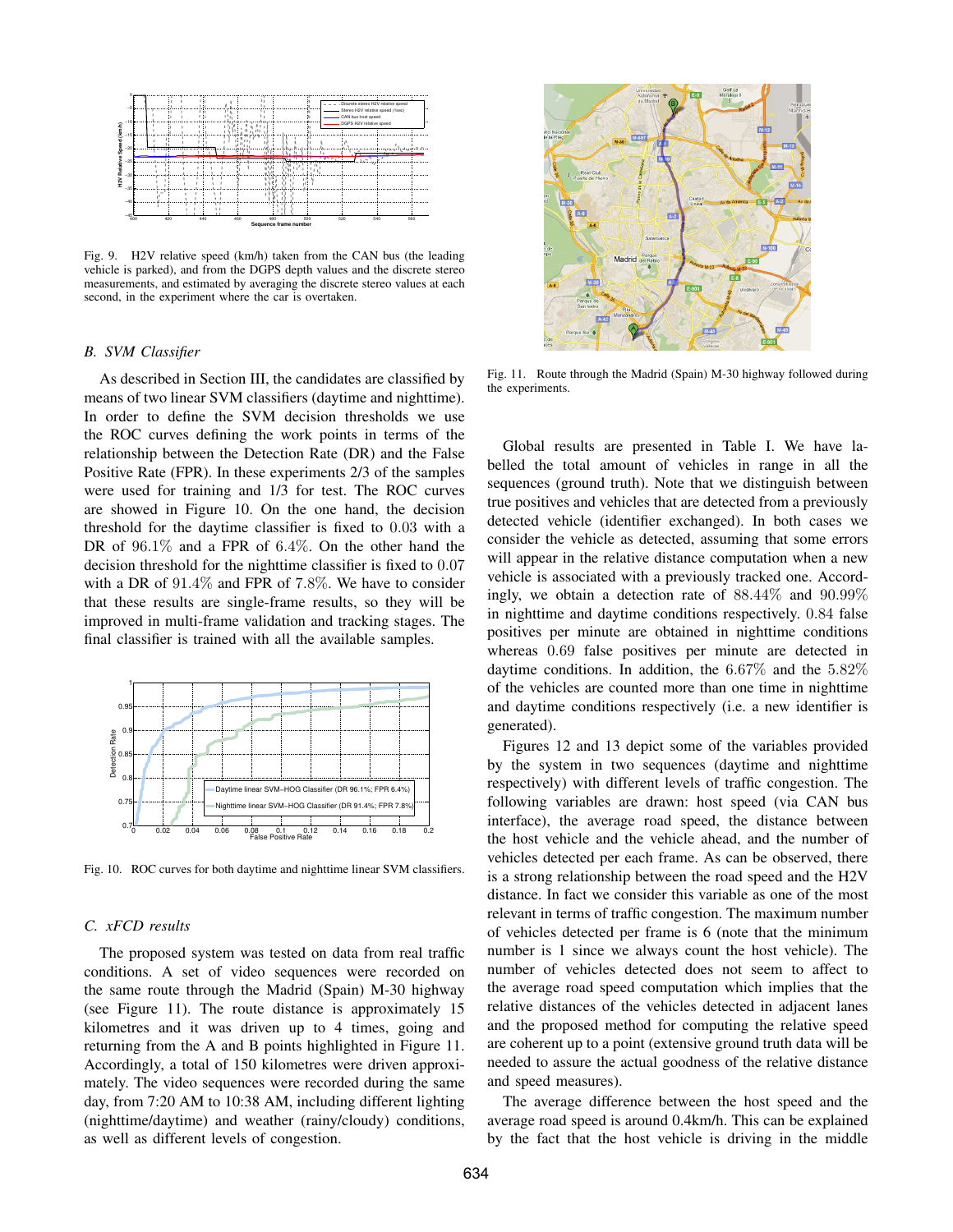| TABLE I                    |
|----------------------------|
| <b>GLOBAL XFCD RESULTS</b> |

|                                         | # frames | # vehicles in range | True             | <b>Identifier</b> | <b>Missed</b> | False            | <b>Multiple</b> |
|-----------------------------------------|----------|---------------------|------------------|-------------------|---------------|------------------|-----------------|
|                                         |          | (ground truth)      | <b>Positives</b> | exchanged         | vehicles      | <b>Positives</b> | counts          |
| Nighttime (from $7:20$ am to $8:35$ am) | 161907   | 727                 | 625              |                   | 84            |                  | 50              |
| Daytime (from $8:35$ am to $10:38$ am)  | 266493   | 133                 | 1007             | 24                | 102           | 86               | 66              |
| Total (198 minutes)                     | 428400   | 1860                | 1632             | 42                | 186           | 149              |                 |



Fig. 12. Results in daytime, cloudy and rainy conditions with different levels of traffic congestion.



Fig. 13. Results in nighttime, cloudy and rainy conditions with different levels of traffic congestion.